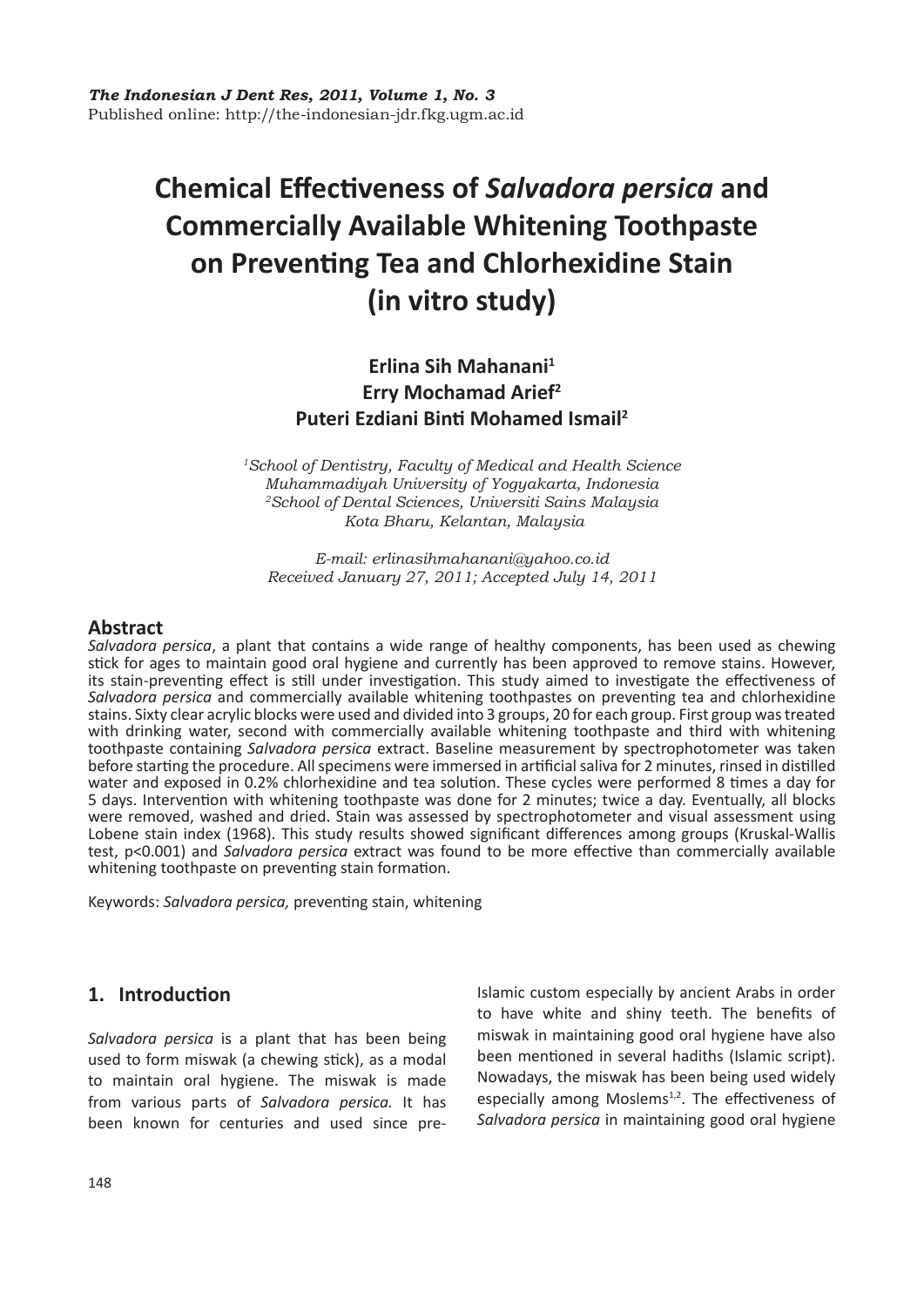and dental health has been proven in several studies. Its action includes cleaning oral cavity, whitening the tooth, promoting periodontal health as well as preventing calculus formation and bad breath either through mechanical or pharmacological action<sup>3</sup>. Furthermore, it is also known to have antibacterial, anti-caries, anti-periopathic and antifungal properties<sup>4-7</sup>.

The natural color of permanent teeth is largely determined by dentine and modified by thickness and translucency of the overlying enamel. Discoloration of teeth may occur by deposition of various pigment into or onto the teeth. Causes of discoloration are usually classified as intrinsic and extrinsic stains<sup>8,9</sup>. Furthermore, the causes of extrinsic staining can be divided into 2 categories: those that are incorporated into the pellicle and produce stain as a result of their basic color, and those which lead to stains by chemical interaction at the tooth surface. The chromogens from dietary sources are taken up by the pellicle and the color imparted is determined by the natural color of the chromogen $10$ .

Study by Moran<sup>9</sup> and Addy<sup>10</sup> clearly showed that extrinsic stains become internalized via multiple ways: through enamel defects or cracks, or due to dentine exposure. The most common deposited sites of extrinsic stains appear to be on or in the acquired pellicle. A study done by Voge $1^{11}$  showed that the components within the food-beverages and tobacco are the most common chromogens in the mechanism. The Vogel's findings was also supported by Walsh et al.,<sup>12</sup> in which extrinsic stain may be due to superficial staining from dietary sources such as tea, coffee and red wine or chemical solutions such as chlorhexidine on mouth rinses. Walsh<sup>12</sup> also mentioned that extrinsic stains can be removed either through physical or chemical means such as tooth brushing and chloride in toothpaste.

Nowadays dental aesthetics are highly regarded. Tooth whitening products demand from consumers or patients was increase. Various toothpaste products claiming to have potential to remove or prevent stain formation were already available on market though its effectiveness was unclear. The objective of this study was to investigate the

effectiveness of *Salvadora persica* and commercially available whitening toothpastes on preventing tea and chlorhexidine stain.

### **2. Materials and Methods**

This randomized *in vitro* study was carried out on Craniofacial Laboratory of The Universiti Sains Malaysia in Kubang Kerian, Malaysia. The applied methods on this study was approved by Research Ethics Committee of The Universiti Sains Malaysia number USMKK/PPP/JEPem.202.3(11). Sixty clear acrylic blocks in  $1 \times 1 \times 3.5$ cm<sup>3</sup> dimension were prepared to fit the specimen chamber of a spectrophotometer. A baseline measurement was taken for each block before starting the procedure. The specimens were then divided into 3 groups with 20 clear acrylic blocks on each group. First group was treated with drinking water as a control, second with commercially available whitening toothpaste and third with whitening toothpaste containing *Salvadora persica* extract.

Staining procedure cycles of all specimens were done by immersion in artificial saliva for 2 minutes to stimulate acquired pellicle layer formation on acrylic surface. After 2 minutes, all blocks were rinsed in distilled water and exposed for 2 minutes with 0.2% chlorhexidine solution. Following this, blocks were carefully removed, washed and placed in standard solution (mix at 50 $^{\circ}$  C) for 2 minutes. The cycles were repeated 8 times a day<sup>13</sup> for 5 days and the blocks were remained in artificial saliva between the cycles.

Intervention by the application of drinking water, Salvadora persica (Safi<sup>™</sup> Kayu Sugi, Winpro Unza, Malaysia) or commercially (Colgate Herbal, Colgate-Palmolive Company, USA) available whitening toothpaste was done twice a day at 09.00 am and 04.00 pm for 2 minutes. After 5 days, all blocks were removed from the experimental cycles, washed in distilled water and dried. Staining intensity was assessed by visual assessment using Lobene stain index<sup>14</sup>. Kruskal-Wallis statistical analysis was employed to compare stain preventing effect on day 5 among all groups.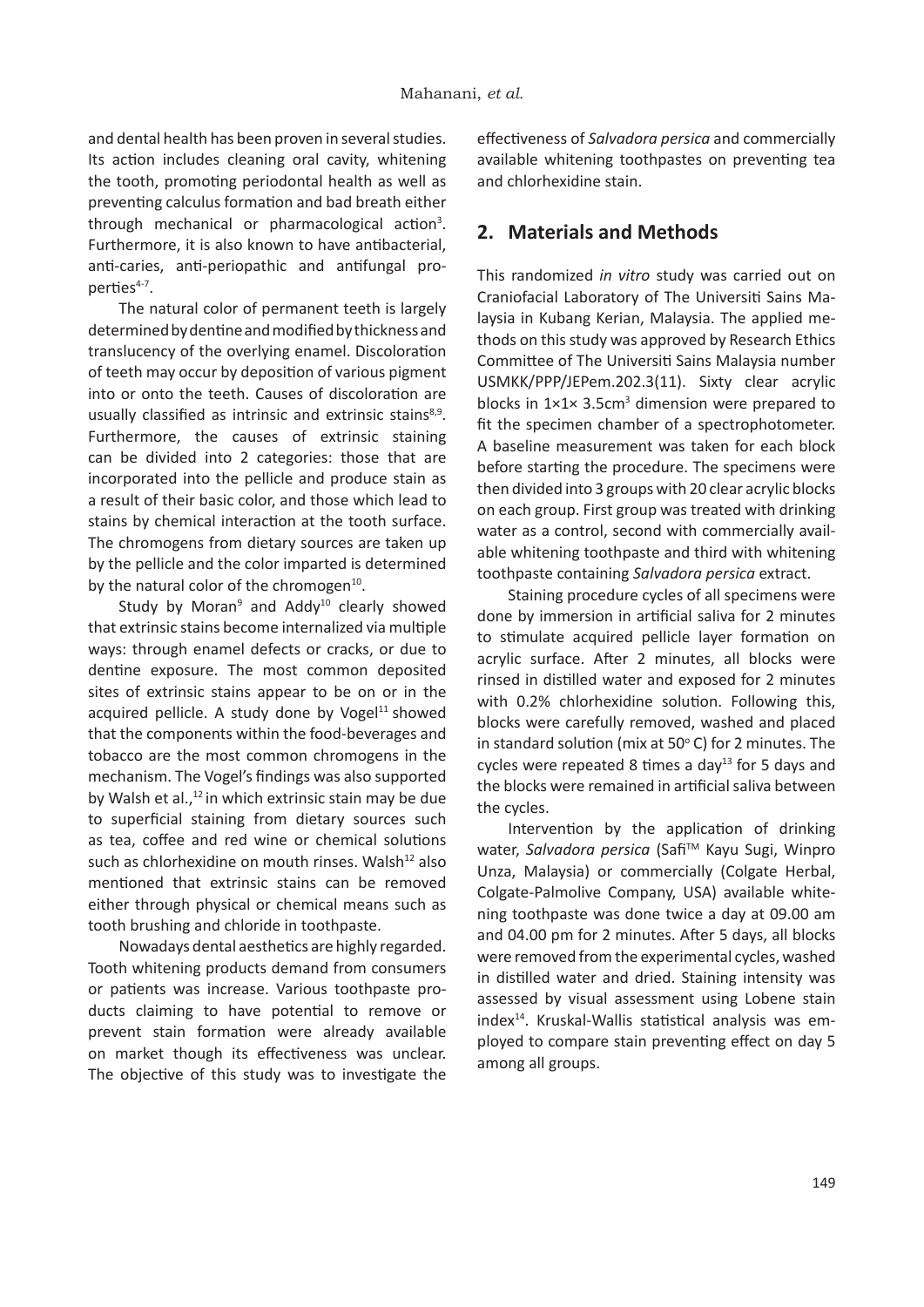## **3. Results**

Median and IQR (spectrophotometer) value of baseline spectrophotometer evaluation on clear acrylic block were showed on Table 1. After undergoing several cycles for 5 days, stain was found on the acrylic block. Stain color intensity was significantly different among treatment groups (p<0.001) as shown on Table 2. Specimens on *Salvadora persica* whitening toothpaste treated group showed the lowest color intensity value or less staining formation than others. The following table is Lobene Stain Index reading on day 5 of staining (Table 3). The result shows that Group C was effective in preventing stain formation.

Figure 1 showed stain formation progress on each experimental group from day 1 to 5. It was demonstrated that stain formation on *Salvadora persica* Whitening Toothpaste Group was the slowest and the fastest was that on Commercial Whitening Toothpaste Group. Table 3 was described visual observation on stain intensity according to Lobene Stain Index result after 5 days. On Drinking Water Group, all specimens showed heavy stain (n= 20) and most of specimens (n= 19) on Commercial Whitening Toothpaste Group indicating similar intensity. Only 1 specimen on Commercial Whitening Toothpaste Group showed moderate stain formation. On *Salvadora persica* Whitening Toothpaste Group, 18 specimens showed moderate stain formation and the remaining 2 indicated heavy stain formation.

#### **Table 1. Spectrophotometer reading result before staining cycles**

|                                        | Comparing numerical variable between groups |              |                 |         |  |
|----------------------------------------|---------------------------------------------|--------------|-----------------|---------|--|
| Group/Variable                         | n                                           | Median (IQR) | $X^2$ statistic | P value |  |
| Drinking Water                         | 20                                          | 0.207(0.059) | 2.22            |         |  |
| Commercial Whitening Toothpaste        | 20                                          | 0.217(0.079) | (2)             | < 0.331 |  |
| Salvadora persica Whitening Toothpaste | 20                                          | 0.223(0.077) |                 |         |  |

#### **Table 2. Spectrophotometer reading on day 5**

|                                        |    | Comparing numerical variable between groups |                 |         |  |
|----------------------------------------|----|---------------------------------------------|-----------------|---------|--|
| Group/Variable                         | n  | Median (IQR)                                | $X^2$ statistic | P value |  |
| Drinking Water                         | 20 | 0.894(0.313)                                | 41.58           |         |  |
| Commercial Whitening Toothpaste        | 20 | 1.219(0.254)                                | (2)             | < 0.001 |  |
| Salvadora persica Whitening Toothpaste | 20 | 0.660(0.178)                                |                 |         |  |

#### **Table 3. Lobene Stain Index on Day 5f**

| Group                                  | Grade |      |   |  |           |
|----------------------------------------|-------|------|---|--|-----------|
|                                        |       |      |   |  | Total (%) |
| Drinking Water                         | 20    |      |   |  | 33.3      |
| <b>Commercial Whitening Toothpaste</b> | 19    |      |   |  | 33.3      |
| Salvadora persica Whitening Toothpaste |       | 18   | 0 |  | 33.3      |
| Total (%)                              | 68.3  | 31.7 |   |  |           |

Key:  $0 = No$  stain  $1 =$  Light stain  $2 =$  Moderate stain  $3 =$  Heavy stain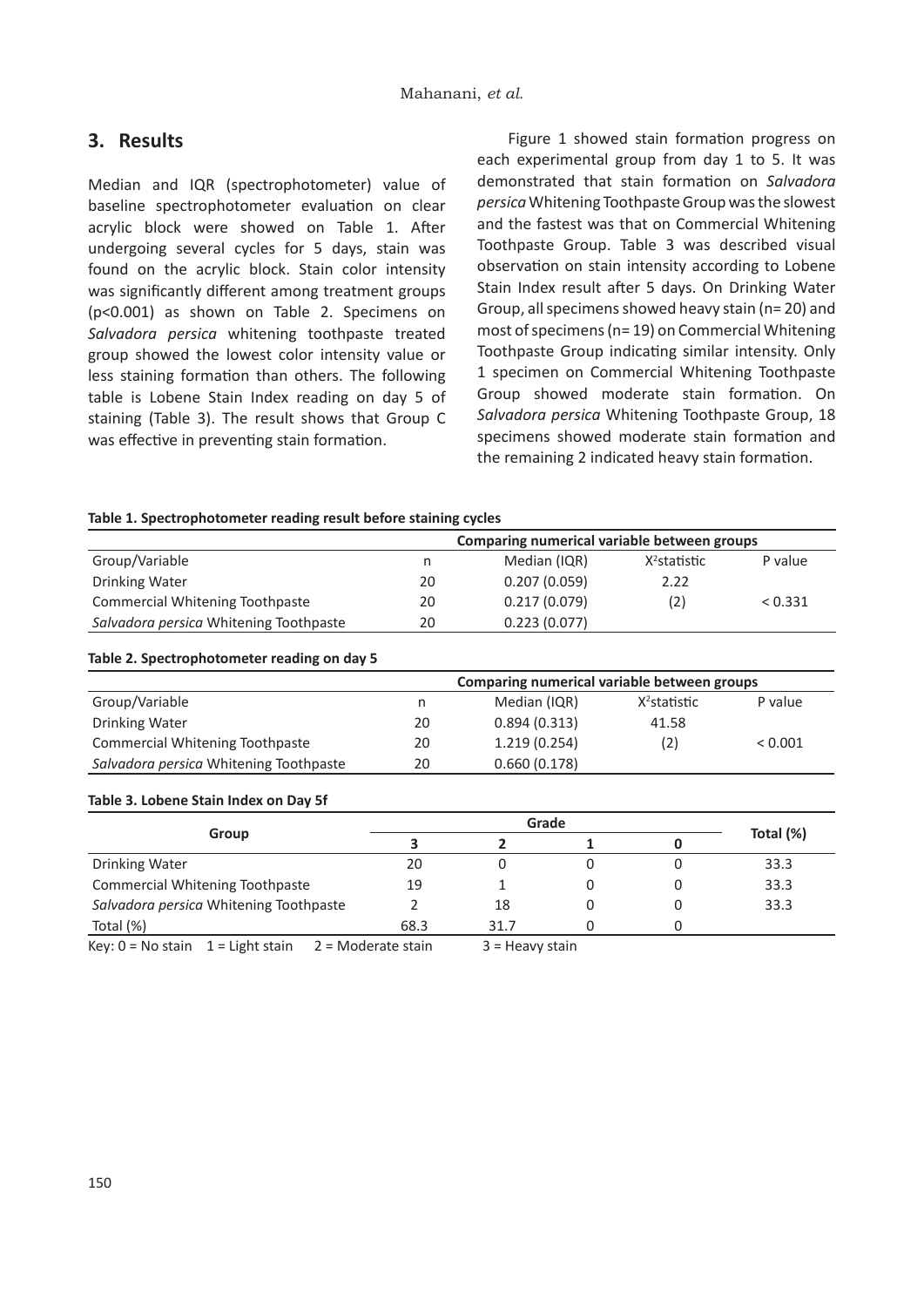Mahanani, *et al.* Mahanani, *et al.*



Group A Group A (control) (control)

# **4. Discussion 4. Discussion**

did not influence staining<sup>13</sup><sub>000</sub>Artificial saliva was used specimens were stained with tea solution at 50°C. than coffee in induci<sup>ngo</sup> staining formation<sup>15</sup>. more severe with consuming greater quantities 1.000 1.000 **Mean spectrophotometer Mean spectrophotometer** Stain formation is a continuous process that happens Stain formation is a continuous process that happens every day in human life. Several studies were shown tooth staining formation after chlorhexidine mouthwash use. Mor $\sum_{i=1}^{\infty}$ yer, staining formation were of chromogens like  $\frac{1}{2}$  tea, coffee and chemical beverages. Previous  $\beta$ boratory and clinical study reported that chlorhexidine and tea were stronger reported that chlorhexidine and tea were stronger Chlorhexidine precipitates anionic chromogens Chlorhexidine precipitates anionic chromogens from dietary and produces stain complexes that we have seen clinically<sup>16,17</sup>. In this study, the Stain formation was significantly influenced by tea Stain formation was significantly influenced by tea temperature and maximum staining effect of tea temperature and maximum staining effect of tea was at 50°C. However, chlorhexidine temperature as replacement for human saliva throughout this as replacement for human saliva throughout this study to stimulate acquired pell@teukByer formation **(commercial** (commercial<br>Whitening<br>Whitening when chromogens on dietary southpestincorporates into acquired pellicle. On the Other hand, metal (whitening ้ (whitening<br>ั<del>t</del>ooหิñุβa&ิษิเ⊄ี&ith<sup>i</sup> stain formation on the tooth's Surface via chemical Persica extract) Persica extract) reaction<sup>10</sup>. To demonstrate the staining effect, many reaction<sup>10</sup>. To demonstrate the staining effect, many on acrylic surface. Direct extrinsic commercialing occurs salts and cationic antiseptics will enling dental researchers employed stain formation or dental researchers employed stain formation or stain removal models using clear acrylic block<sup>15,18</sup>. Clear acrylic block was used as specimen due to its Clear acrylic block was used as specimen due to its similar manner to enamel on stain formation in or similar manner to enamel on stain formation in or on the tooth<sup>7</sup>. Tea and chlorhexidine-induced stain formation on clear acrylic block model was used in formation on clear acrylic block model was used in this study to evaluate different whitening toothpaste this study to evaluate different whitening toothpaste potential on staining prevention. potential on staining prevention.

In this study, we employed *Salvadora persica* In this study, we employed *Salvadora persica* whitening toothpaste contains of calcium carbonate, whitening toothpaste contains of calcium carbonate, water, sorbitol, silica, sodium lauryl sulphate, water, sorbitol, silica, sodium lauryl sulphate, cellulose gum, flavor, sodium bicarbonate, sodium cellulose gum, flavor, sodium bicarbonate, sodium saccharin, sodium monofluorophosphate and saccharin, sodium monofluorophosphate and

0 1 2 3 4 5 **day day** 0 1 2 3 4 5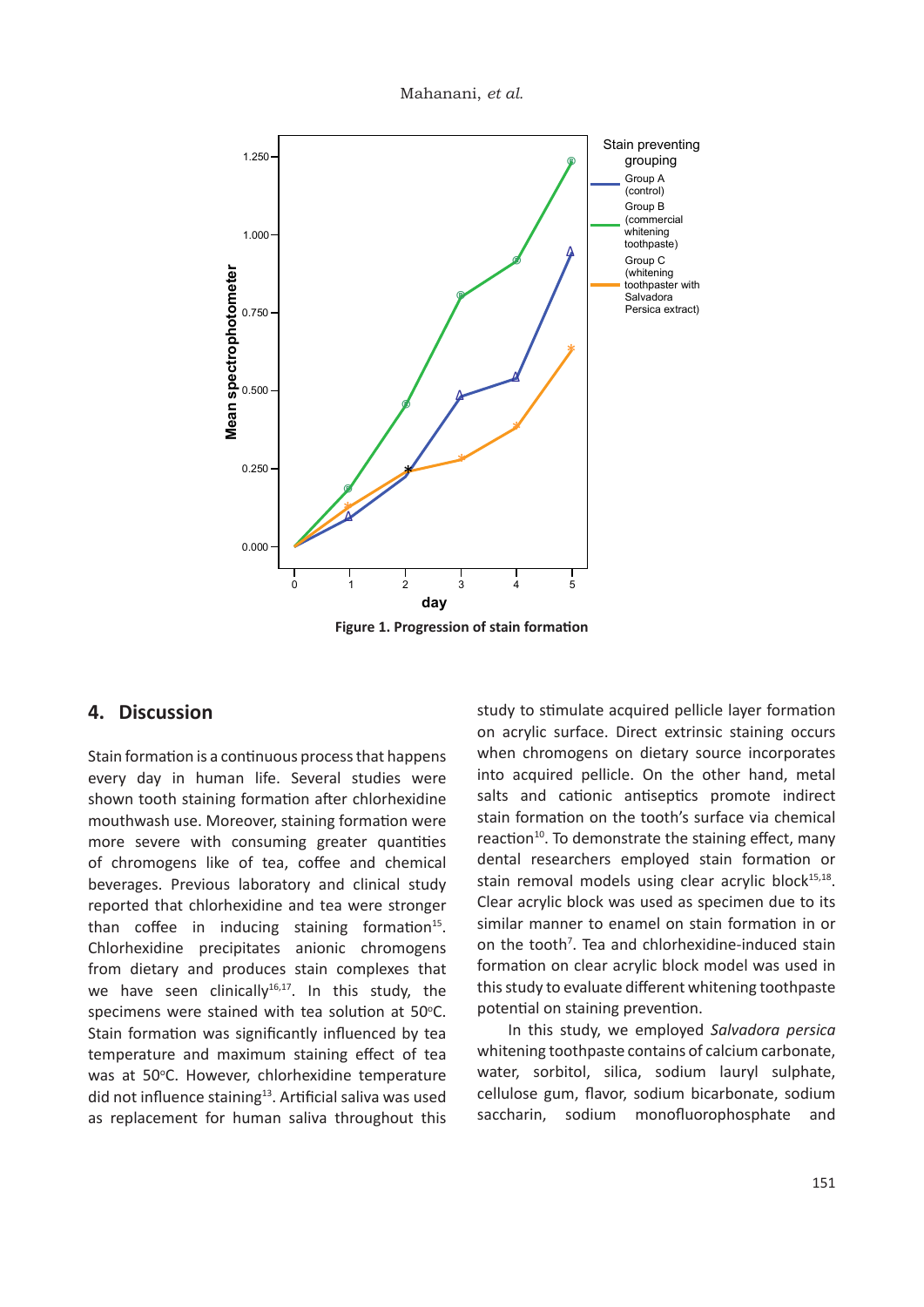*Salvadora persica* extract. Meanwhile, commercial whitening toothpaste used in this study contains of calcium carbonate, water, sorbitol, hydrated silica, sodium lauryl sulphate, flavor, sodium monofluorophosphate, sodium carbonate, cellulose gum, sodium saccharin, carrageenan, xanthan gum, methylparaben, propylparaben, *Melissa officinalis* extract, *Lonicera caprifolium* extract, *Citrus medica*, limonum oil, pearl powder, Cl 77492 and Cl 74260.

It was found that *Salvadora persica* whitening toothpaste showed the most effective action on preventing stain formation, compared to commercial whitening toothpaste or drinking water. This was assumed to occurs by the action of *Salvadora persica* extract which contained high concentration of chloride, silica and sodium bicarbonate. This was supported by multiple studies performed since 1970 which shown that these chemical components were very effective to remove stains. A study done by Almas<sup>2</sup> proved that each chemical component in *Salvadora persica* has its own beneficial action in removing stains, preventing calculus formation, preventing plaque formation and other functions to maintain tooth shape and natural color.

Less stain prevention effects of commercial whitening toothpaste which was used in this study also explained *Salvadora persica* whitening toothpaste better stain prevention result. The commercial whitening toothpaste contained only general ingredient of whitening toothpaste (silica, calcium bicarbonate) and special blend of herbs (lemon extract, honeysuckle, pearl powder). The manufacturer stated that these components, especially herbs, acts only as unique flavorer and gives the sense of freshness in the mouth<sup>19</sup>. Its disadvantage of not having high concentration of chloride, one of the most important chemical components to prevent stains formation, was another reason for this lack of stain prevention effect.

There were multiple reason why drinking water showed better staining prevention potential than commercial whitening toothpaste in this study. First, it was probably due to drinking water composition which did not determined in this study. Source of water and type of filter system influence water composition and contents of the water itself may potential to prevent stain formation. Furthermore,

pH of water plays an important role on staining prevention. A study by Richard *et al*. 20 proved acidcontaining paste potential to remove white, yellow and brown stain from enamel through microabrasion action. In this study, pH of the drinking water was 5.9, more acidic than the commercial and *Salvadora persica* whitening toothpaste which were 9.15 and 9.90, respectively.

# **5. Conclusion**

Whitening toothpaste containing *Salvadora persica* extract showed better staining prevention potential, compared to drinking water and commercial whitening toothpaste. *Salvadora persica* whitenting toothpaste ability to prevent stain formation was largely due to its chemical contents. Further research is needed to determine chemical components of *Salvadora persica* which potential as tooth whitening.

### **6. References**

- 1. Almas K. 1993. Miswak (chewing stick) and its role in oral health. *Postgraduate Dentist,* 3: 214-218.
- 2. Almas K. 1999. Miswak (chewing stick): A Cultural and Scientific Heritage. *The Saudi Dental Journal,* 11(2): 80-87.
- 3. Farooqi MIH, Srivastava JG. 1968. The toothbrush tree (Salvadoraperslca). *Quart. J. Crude Drug Res,* 8:1297-99
- 4. Al-Bagieh NH, Almas K. 1997. In vitro antimicro- bial effects of aqueous and alcohol extracts of Miswak (chewing sticks). *Cairo Dental Journal,* 13(2):221-24.
- 5. Al-Lafi T, Ababneh H. 1995. The effect of the extract of the miswak (chewing sticks) used in Jordan and the Middle East on oral bacteria. *In- ternational Dental Journal,* 45(3):218-22.
- 6. Buadu CY, BokayeYodem AE. 1973. The antibac- terial activity of some Ghanian chewing sticks. *Ghana Pharmacological Journal,* 1:150-53.
- 7. Rotimi VO, Mosadomi HA. 1987. The effect of crude extracts of nine African chewing sticks on oral anaerobes. *Journal of Medical Microbiol- ogy,* 23(1):55-60.
- 8. Gorlin RJ, Goldman HM. 1970. Environmental pathology of the teeth. In:Gorlin RJ, Goldman HM (ed) Thoma's Oral *Pathology* 6th ed. Mosby Co.